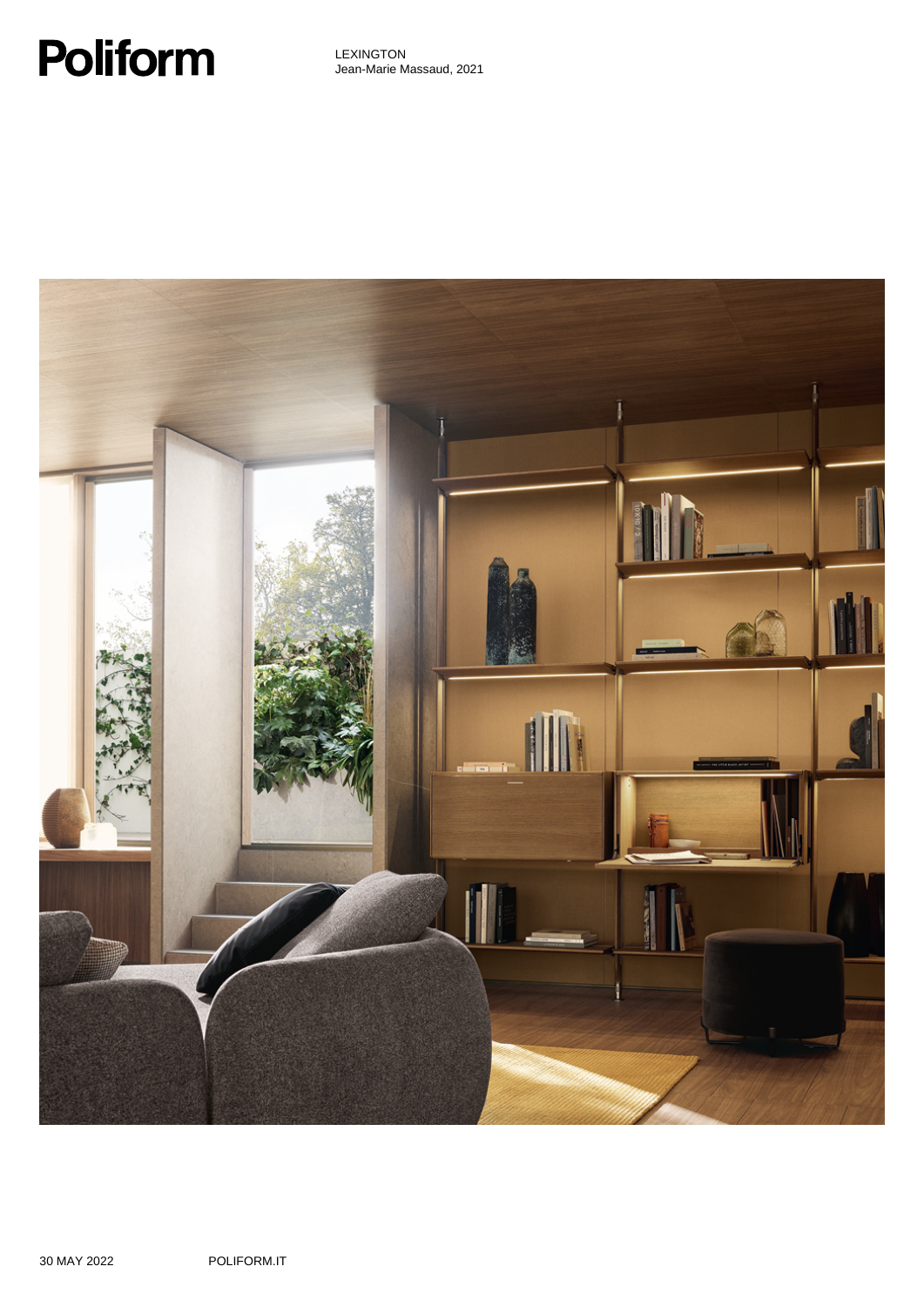

| <b>DESCRIPTION</b> |                                                            |
|--------------------|------------------------------------------------------------|
| <b>Typology</b>    | Bookcase                                                   |
| <b>Structure</b>   | Aluminium painted or veneered                              |
| <b>Shelves</b>     | Aluminium painted or veneered                              |
| Storage units      | Panel of wooden particles in medium density fibre veneered |
|                    |                                                            |

#### **STRUCTURE**

#### **Components**



Lexington is a system of structural uprights in aluminium for hooking up shelves, storage units with leaf doors, drawers and flap door without limitation in height. The uprights with adjustable feet can be fixed to the ceiling or to the wall.

#### **Uprights finishings**

#### **Shelves finishings**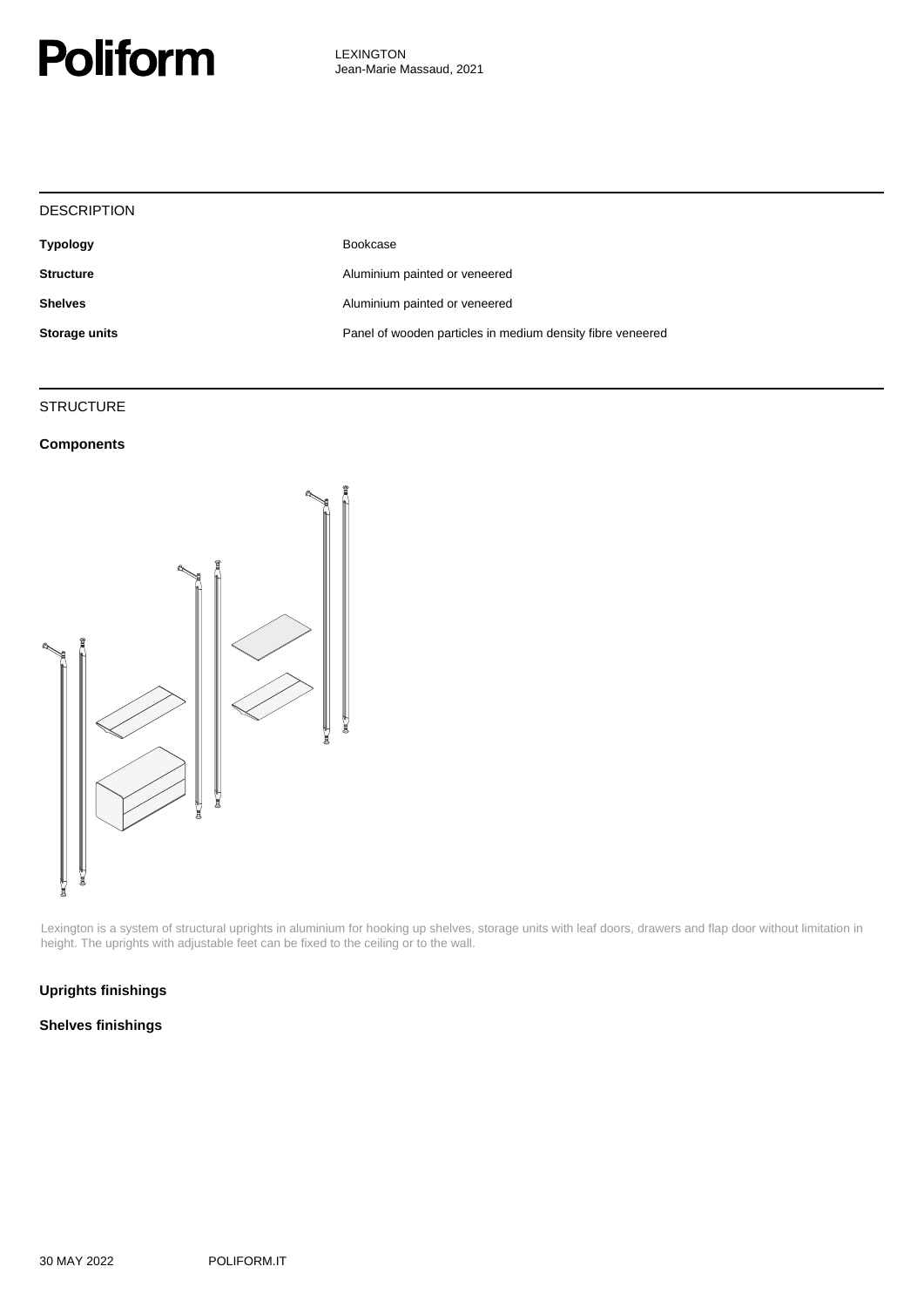### **Poliform**

LEXINGTON Jean-Marie Massaud, 2021

#### MODULARITY

Dimensions

#### h max 3150<br>124" 2950  $. 11614'$ 2690 106 2340  $921/4"$ 1990 78 1/4"  $1640.$  $641/2$ 1290 50 3/4" 940  $37$ 590  $.231/4'$ 240  $\epsilon$  $1/2$  $\overline{H}$  $\overline{a}$  $\mathbf{H}$  $\overline{a}$  $\begin{array}{c} 55 \\ 2 \frac{1}{4} \end{array}$  $\begin{array}{c} 600 \\ 231/2 \end{array}$  $900$ <br> $35 1/2$ "  $1200$ <br> $471/4$  $\frac{55}{21/4}$  $\frac{50}{2"}$  $\frac{50}{2}$  $\circ$  $\circ$  $\ddot{\bullet}$ **k**  $153/4"$ 400

To obtain the total width, sum up the widths of the shelves with 2 1/4" of the starting upright, 2" for each central upright and 2 1/4" of the terminal upright. The height of the lower shelf cannot be lower than 9 1/2" from the floor, the upper shelf cannot be lower than 7 3/4" from the ceiling/end of the upright.

#### Storage units depth 15 3/4"



Drawers



Flap door and flap door for tv, storage unit arranged for cable passage on top and back





Leaf door with openable top, leaf door